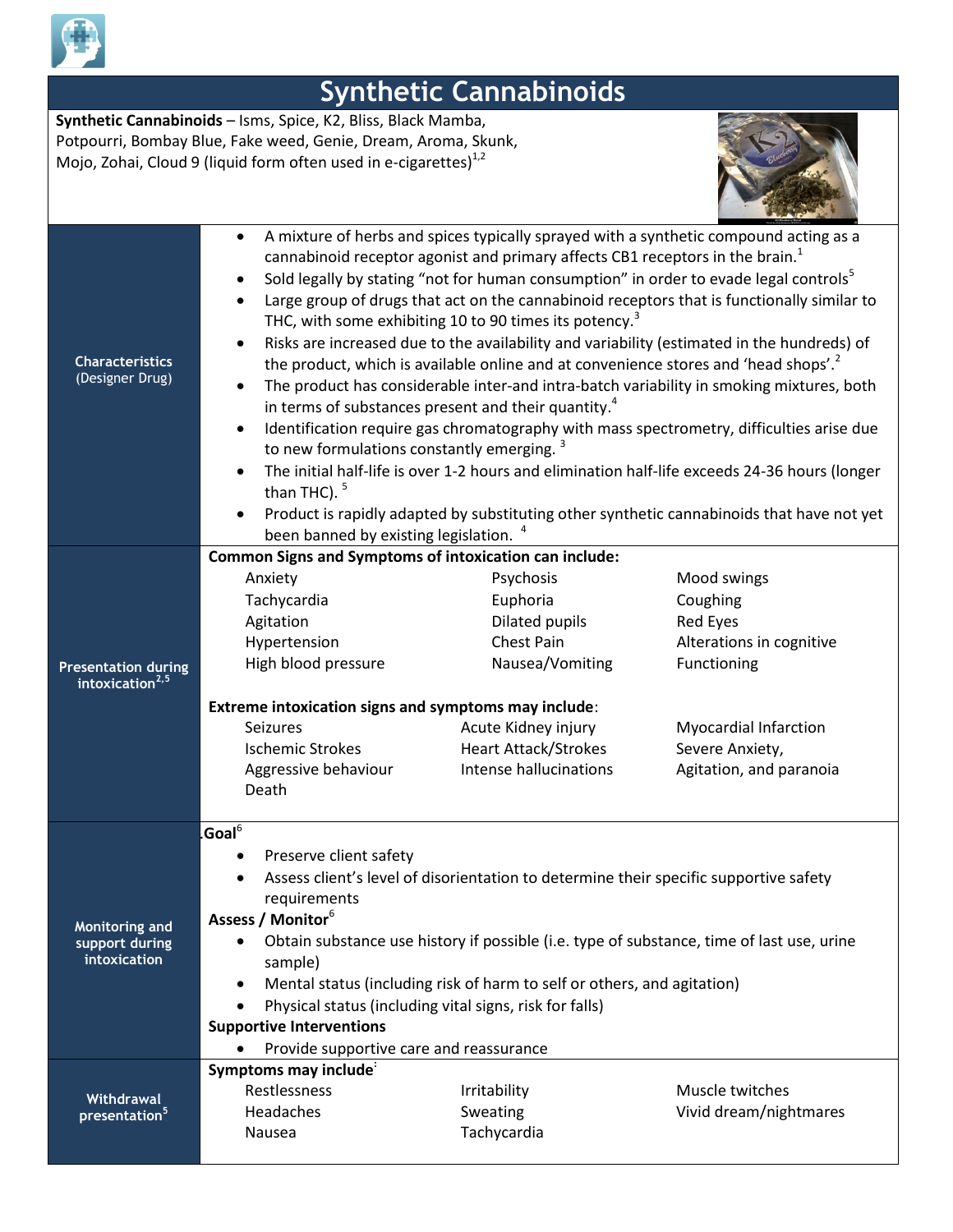

| Monitoring and<br>support during<br>withdrawal   | <b>Monitor</b><br>Monitor for symptoms of withdrawal and potential complications.<br>Support <sup>10</sup><br>Provide supportive care, and ensure a calming environment                                                                                                                                                                                                                                                             |
|--------------------------------------------------|-------------------------------------------------------------------------------------------------------------------------------------------------------------------------------------------------------------------------------------------------------------------------------------------------------------------------------------------------------------------------------------------------------------------------------------|
| <b>Notable Drug</b><br>Interactions <sup>4</sup> | Due to the relative infancy of the research there is a limited amount of information<br>$\bullet$<br>available about notable drug interactions. However, several studies have made reference<br>to treating psychiatric symptoms with benzodiazepines successfully.<br>Reports indicate use of synthetic cannabinoids can cause death, particularly in<br>combination with relatively high amphetamine serum concentrations.        |
| Psychiatric<br><b>Symptoms</b>                   | Synthetic cannabinoid intoxication is associated with acute psychosis as well as<br>exacerbations of previously stable psychotic disorders, and may have a propensity to<br>trigger a chronic psychotic disorder among vulnerable individuals. <sup>2</sup><br>In patients with Schizophrenia common effects are the occurrence or marked worsening<br>of mood and anxiety symptoms and prominent behavioural changes. <sup>3</sup> |